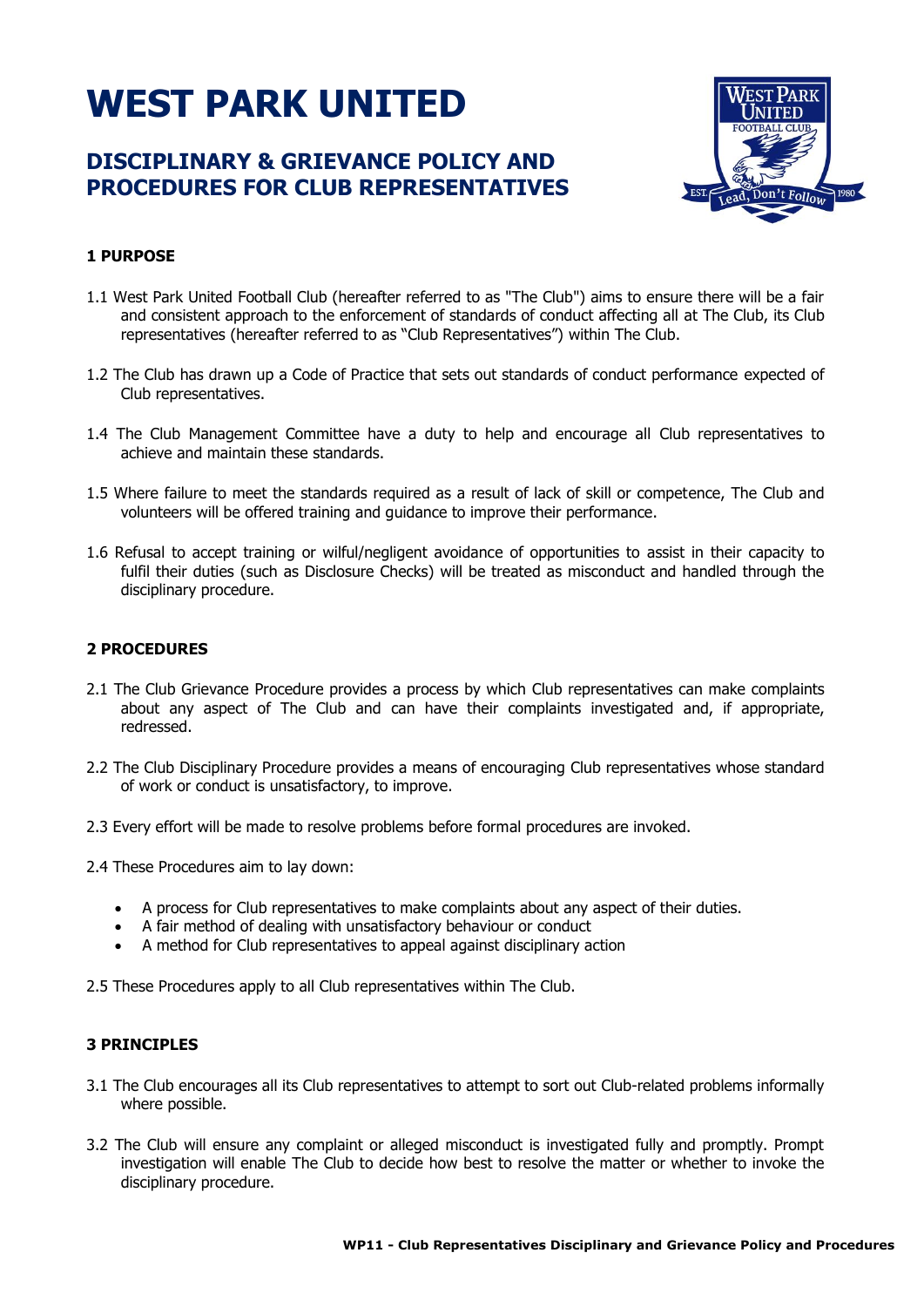- 3.3 The Club will ensure no disciplinary action is taken against a Club representative before there has been a full investigation.
- 3.4 The Club will ensure that a Club representative is advised of the nature of any complaint against them and is given the opportunity to give their point of view, before any disciplinary action is taken.
- 3.5 The Club will ensure a Club representative is given a full explanation of the reasons for disciplinary action and a right of appeal against any decision to discipline.
- 3.6 The Club will ensure all Club representatives have the right to be accompanied by a representative at all stages of the Club disciplinary and grievance procedures.
- 3.7 The Club will ensure no Club representative is dismissed for a first breach of discipline, except in the case of gross misconduct.

#### **4 GRIEVANCE PROCEDURE**

- 4.1 A Club representative of The Club with a grievance relating to their duties has a right to express it.
- 4.2 Any Club representative with a grievance must be able to show they have raised the matter with an elected official of The Club and/or The Club Management Committee before the formal process can be invoked, unless it can be shown the nature of the grievance runs counter to this.
- 4.3 The grievance procedure exists to ensure any problem a Club representative might wish to raise is dealt with as quickly and as effectively as possible.
- 4.4 Officials, office bearers or volunteers should not use the grievance procedure over matters which are not related to their duties.

#### **5 FORMAL PROCEDURE**

Stage 1 - The matter should be raised initially with the Club Secretary who should reply orally to the grievance. If the matter is not resolved within ten working days, it should be referred to stage 2.

*Stage 2* - If an Club representative continues to be aggrieved, they should put the matter in writing to the Club Secretary who will discuss the problem/complaint with the staff member or volunteer. If the matter is not resolved within ten working days it should be referred to stage 3.

*Stage 3* - Within ten working days of a failure to agree under stage 2, a meeting will be held with the Club Management Committee, comprising a minimum of three impartial committee members (or with no vested interest in the outcome). Any decision made at the meeting will be confirmed to the official, office bearer/volunteer in writing within ten working days.

If the Club representative is still dissatisfied, the complaint will then be considered by another panel, consisting of the Club President and two other impartial committee members (or with no vested interest in the outcome) of the Club Management Committee. The official, office bearer/volunteer will also be invited to attend, with a representative or friend if s/he so chooses.

The Club Management Committee in which The Club President sits has the power of final decision.

5.1 Grievances of a general nature affecting more than one Club representative or where the problem is with the Club Secretary should be initiated at Stage 2.

5.2 At all stages of the Grievance Procedure an Club representative may be represented by a representative or a friend.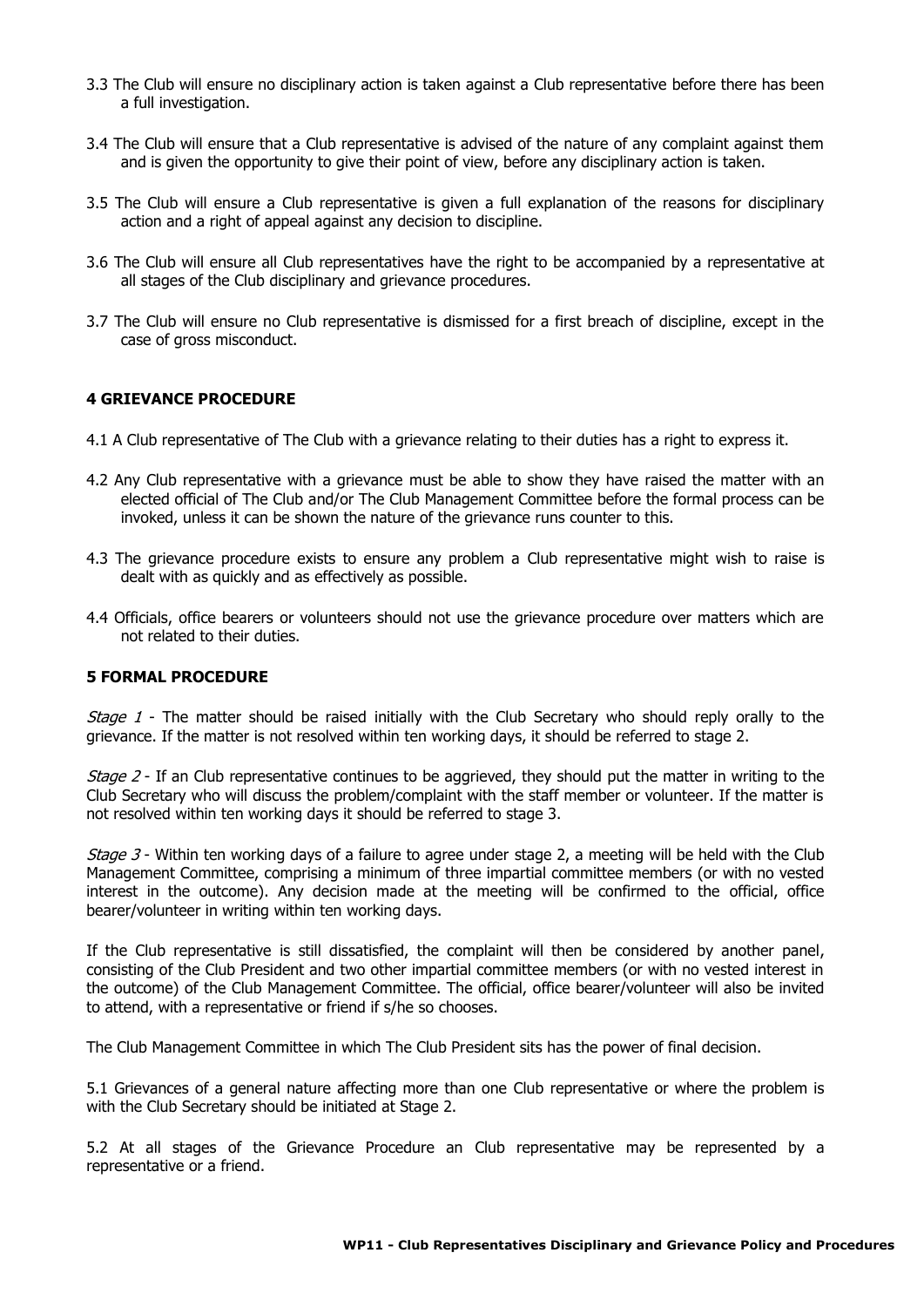5.3 At all stages the time limits specified may be altered by mutual agreement e.g. to arrange meetings at mutually convenient times or to allow matters to be investigated fully.

## **6 GROSS MISCONDUCT**

- 6.1 Gross misconduct is of such a serious nature that The Club is justified in no longer tolerating the presence of a Club representative who has behaved in such a way as to destroy the relationship of trust and confidence between The Club and the Club representative.
- 6.2 Examples of gross misconduct include the following but this list is not exhaustive:
	- Theft/fraud/misappropriation of Club Funds
	- Theft/fraud/misappropriation of Club Property
	- Acts of discrimination based on racial, disability, gender, sexuality or religious grounds
	- Behaviour likely to bring the Club into disrepute
	- Threats or damage to the person or property of a Club representative
	- Threats or damage to the person or property of any person attending a Club event
	- Placing in jeopardy the safety of any person whom they are responsible for
	- Placing in jeopardy the purpose, reputation or property of The Club
	- Disclosing information known to be confidential to The Club
	- Removing, mutilating or destroying documents in the custody of The Club
	- Failing to account for money received in the course of duty
	- Deliberate falsification of records
- 6.3 All Club representatives are reminded that acceptance of The Club's constitution is a condition of their appointment.
- 6.4 Criminal activity on the part of a Club representative, unrelated to The Club's work or premises, does not in itself constitute gross misconduct and is not in itself grounds for dismissal either when alleged or proved in court, unless it is of a nature that could affect the safety of our players, parents/carers, Club representatives within The Club.

#### **7 GROSS MISCONDUCT - PROCEDURE**

- 7.1 Any allegation of gross misconduct must be made to The Club Management Committee who will institute a full and objective investigation of the alleged misconduct and convene a meeting of a Disciplinary Panel (comprising a minimum of 3 committee members).
- 7.2 For offences of suspected or alleged gross misconduct there will be immediate suspension, pending full investigation. Only the Club Secretary or President will have full authority to suspend a Club representative.
- 7.3 Within ten working days the Disciplinary Panel will meet to consider the allegation. The Club representative against whom the allegation is made will be invited to attend to put their case. The Club representative has the right to be accompanied by their chosen representative.
- 7.4 Where very serious misconduct, but not amounting to gross misconduct, is proved a Club representative may be given a first and final warning that any further acts of misconduct will result in dismissal.
- 7.5 The Club representative will have a right of appeal against the dismissal. Any such appeal must be put in writing to the Disciplinary Panel within five working days of receiving the notice of dismissal.
- 7.6 The Disciplinary Appeal Panel will meet within ten working days of the appeal being lodged. The Club representative has the right to be present at this meeting and to be accompanied by a representative or friend. The findings of the Disciplinary Panel will be binding.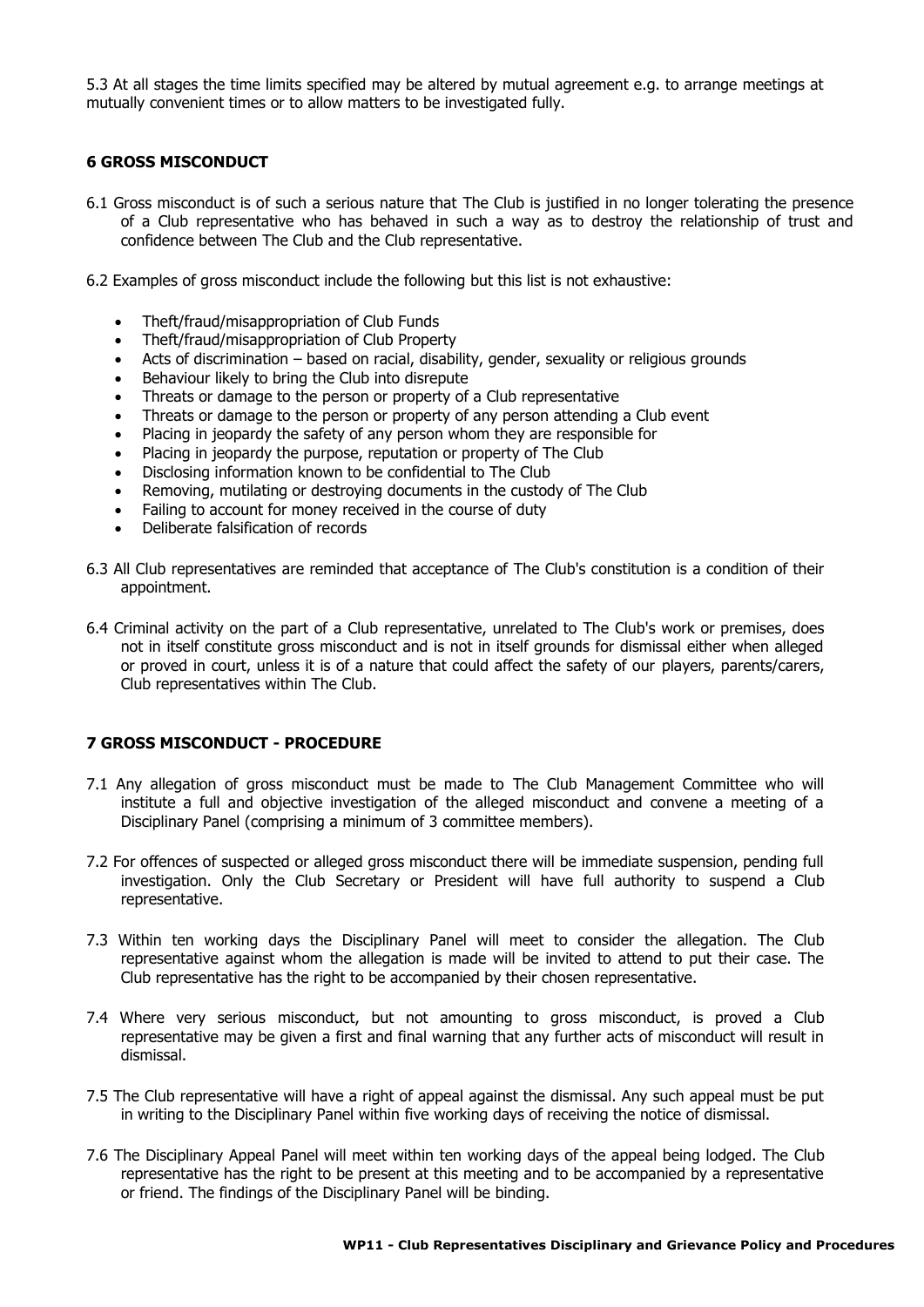#### **8 OTHER MISCONDUCT**

The majority of actions constituting misconduct will be insufficiently serious to be classified as gross misconduct. They will usually relate to unsatisfactory conduct.

- 8.1 Any allegations of misconduct made by staff, Management Committee members, volunteers, user organisations or members of the public against any Club representative should be directed in the first instance to the Club Secretary. A complaint about the Club Secretary should be directed to The Club President.
- 8.2 The Club Secretary (or The Club President in the case of an allegation against the Club Secretary) will call a meeting with the Club representative against whom the allegation is made to discuss the matter, determine whether misconduct has taken place and examine ways of dealing with any problems occurring.
- 8.3 Formal Disciplinary Action will be taken where an official, office bearer or volunteer's work, conduct or action warrants it.
- 8.4 Examples of misconduct include the following but this list is not exhaustive. Misconduct or poor performance which is likely to lead to formal disciplinary action may include :
	- Negligent in the performance of duties
	- Harassment
	- Breach of Child Protection rules
	- Breach of confidentiality on matters relating to The Club
	- Victimisation of any volunteer, official, office bearer or committee member who has provided information about an act of discrimination
- 8.5 The following three-stage procedure will normally apply:
- Stage 1 In the case of minor offences a formal verbal warning will be given.

Stage 2 - More serious offences or an accumulation of minor offences will result in a formal written warning. (3 verbal warnings for the same offence will result in a written warning being given.)

Stage 3 - Where misconduct is sufficiently serious to warrant only one written warning, or an Club representative has a previous warning and further misconduct occurs, a final written warning will be given which will indicate that any further misconduct will lead to dismissal.

- 8.6 The Procedure may be implemented at any stage if the official, office bearer's or volunteer's alleged misconduct warrants such action.
- 8.7 The Club Secretary has authority to investigate misconduct in relation to other officials, office bearers or volunteers, and to give a formal verbal warning. This will be done after consultation with the Club Office bearers and The Club Management Committee.
- 8.8 Formal written warnings will be given by The Club Management Committee involving a minimum of three Committee members, the Club Secretary and The Club President following a disciplinary interview.

#### **9 DISCIPLINARY PROCEDURE**

9.1 The Club Secretary will notify The Club Management Committee that the formal procedure is being invoked and give an assurance that every effort has been made to resolve the problem informally.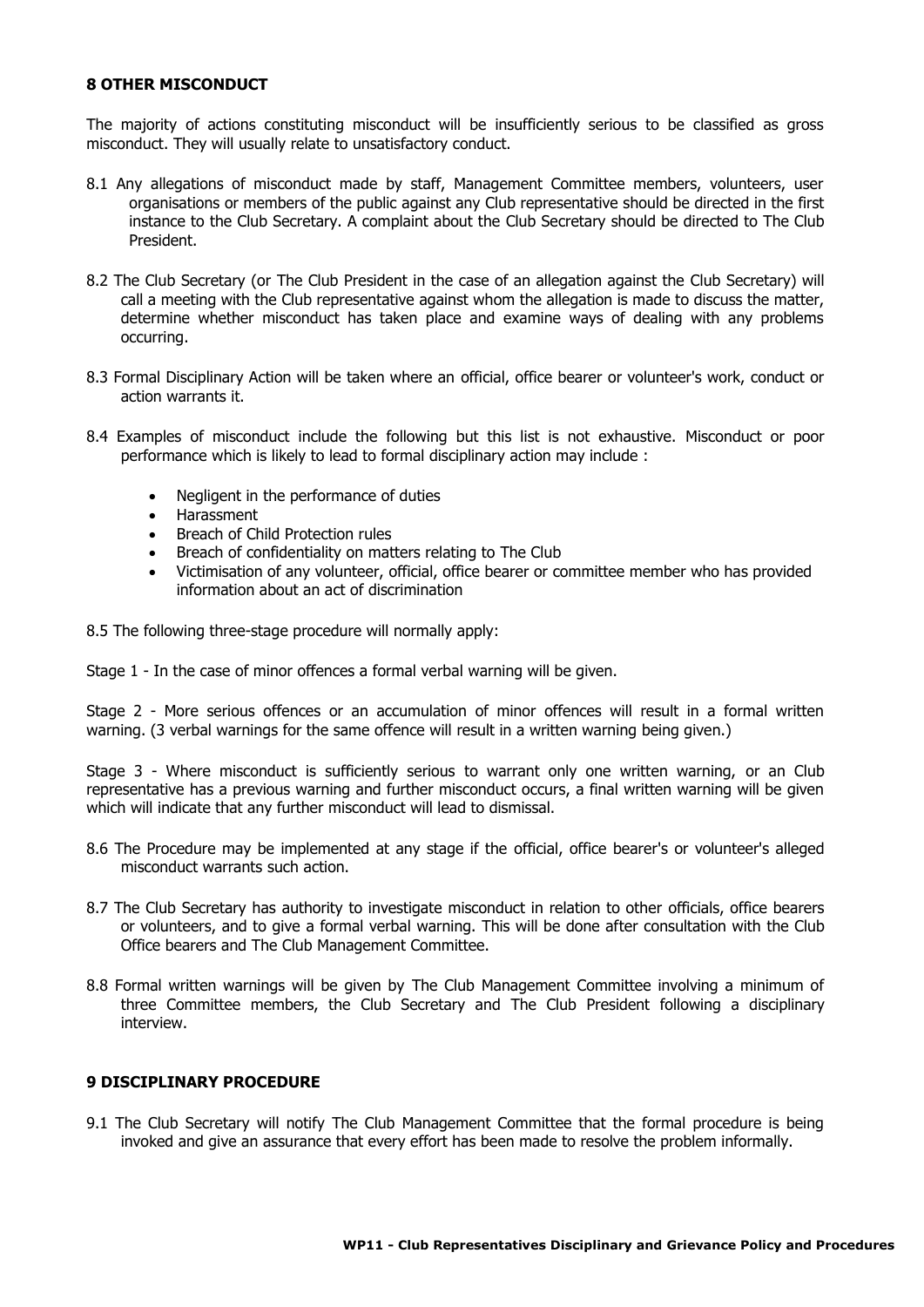- 9.2 The Club Secretary (or The Club President in case of misconduct by Club Secretary) will inform the Club representative in writing that the formal procedure is being invoked because a disciplinary offence may have taken place. The Club representative will be given details of the nature of the misconduct and the date of the disciplinary hearing.
- 9.3 The Club Secretary (or The Club President in case of misconduct by Club Secretary) will arrange a disciplinary interview.
- 9.4 Records of all meetings will be kept and agreed as accurate by all parties, and copies kept on file.

#### **10 FORMAL PROCEDURE**

**Team/Age Group Issues** – If a Team or Age Group are asked to appear before the Disciplinary Committee to account for actions or behaviour, they will be notified in writing by the Club Secretary. The Club Secretary will explain to the Team/Age Group the reason for being called before the Disciplinary Committee, that it is the first stage of the disciplinary procedure and the right of appeal. The meeting will be recorded and the sanctions being considered will be discussed (such as loss of lets for a stipulated period, loss of kit allocation, further training for Team/Age Group officials) and action confirmed at the meeting. The sanction will be recorded and the Club Secretary will advise the Club Management Committee as to the nature and severity of the sanction made.

The Team/Age Group have the right to appeal the decision as laid out within this procedure. If no appeal is made, the sanction will deemed to have been served and subsequently expunged upon completion of any penalty applied.

Stage 1 - Verbal Warning. If conduct or performance does not meet acceptable standards the Club representative will normally be given a formal verbal warning by the Club Secretary. The Club Secretary will explain to the Club representative the reason for the warning, that it is the first stage of the disciplinary procedure and of the right of appeal. The warning will be recorded and the Club Secretary will advise The Club Management Committee a verbal warning has been given.

The Club Secretary will discuss plans for making progress/improvement. The discussion and plans will be recorded and the Club Secretary will agree with the Club representative a reasonable time period for the next review. The review period should be within two months.

If progress is satisfactory within this review period, the record of the verbal warning on the official, office bearer's or volunteer's file will be expunged. If progress is unsatisfactory there will be a re-examination of the plan and a further reasonable time for review agreed.

Further misconduct or failure to improve will result in a stage 2 disciplinary interview. All records of a verbal warning will be removed from the file after six months satisfactory service.

Stage 2 - Written Warning. After reference to the record of previous verbal warnings, if further misconduct occurs or the offence is serious, a disciplinary interview will be held and a written warning will be given by The Club Management Committee (Disciplinary Panel) comprising at least two Committee members, the Club Secretary and The Club Chairman. The written warning will detail the misconduct, the action necessary to remedy the situation and the period of review decided on. This period of time will not exceed one month.

The warning will confirm that any further misconduct or failure to improve within the specified timescale will result in a further disciplinary interview when the Club representative will be given a final warning which if unheeded will result in dismissal.

The Club representative will be advised of their right of appeal. A written warning will normally be spent after six months satisfactory conduct and performance.